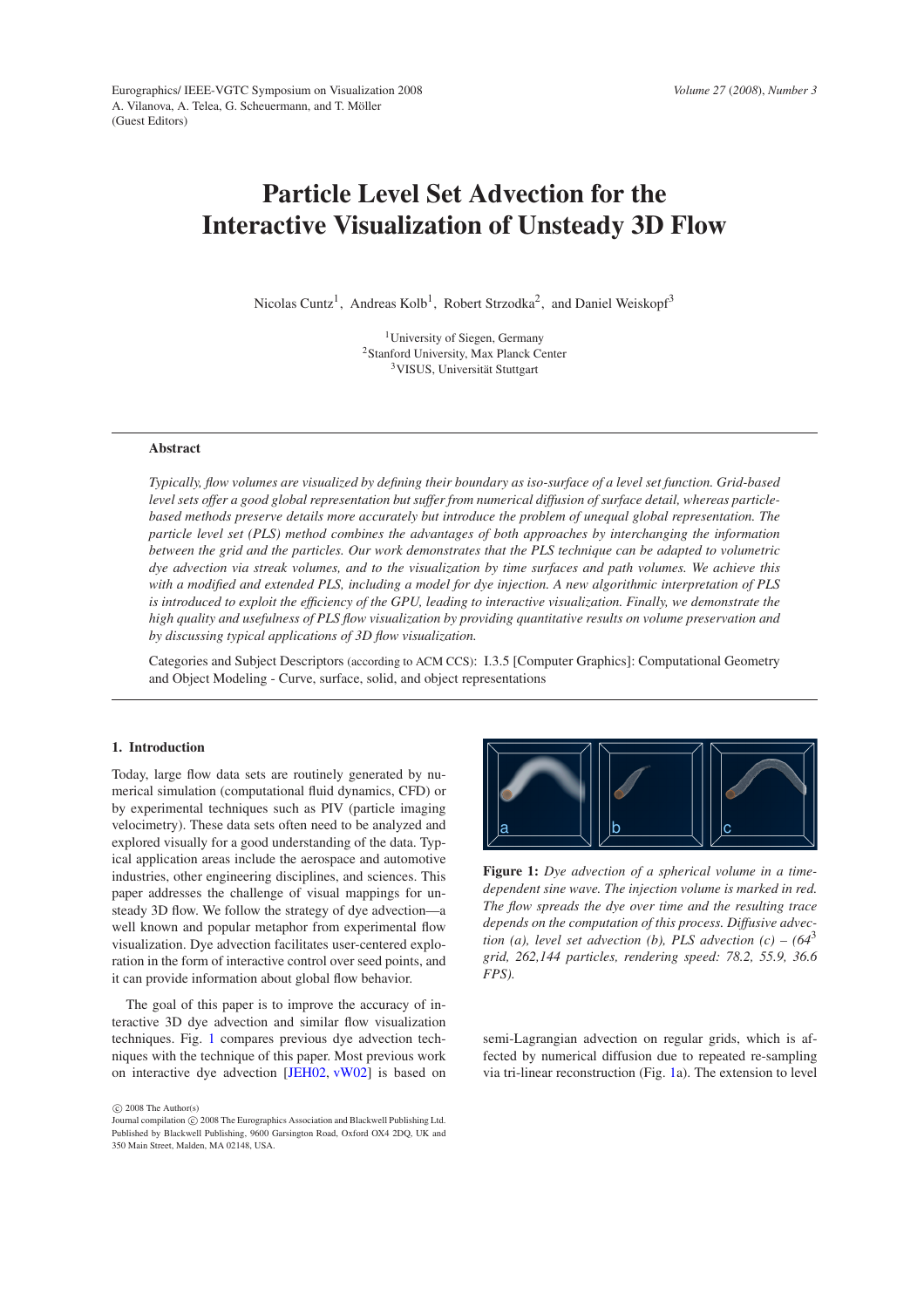set based dye advection (Fig. [1b](#page-0-0)) eliminates the diffusion problem, but leads to inaccuracies in the form of loss of dye volume. To overcome these problems, we propose a particle level set (PLS) method for 3D advection (Fig. [1c](#page-0-0)). The original PLS method [\[EMF02\]](#page-7-2) combines a grid-based level set with particle-based tracking to reduce numerical diffusion and volume loss. Marker particles placed near the interface are used to correct the level set representation.

This paper provides the following contributions. First, we adopt the PLS method for the visualization of 3D unsteady flow by extending it to the representation of streak volumes, path volumes (3D analogues to streak lines and path lines), and time surfaces. Streak volumes correspond to the advection of dye. Second, we introduce a fast dye injection mechanism for the hybrid grid/particle representation of PLS. Third, we present an efficient GPU mapping of the PLS approach by utilizing a fine-grained parallelization of the algorithm. Fourth, a new sub-voxel description of the interface can be used to reduce the volume loss of the traditional PLS method. The main benefit of our method is the interactive, accurate visualization of unsteady 3D flow inspired by wellknown metaphors like dye advection.

# **2. Related Work**

An early example of stream volumes—the volumetric equivalent to stream lines—is described by Max et al. [\[MBC93\]](#page-7-3), who use an explicit representation of the volume based on tetrahedra. Unfortunately, explicit representations are difficult for intricate flow because adaptive removal and addition of vertices and changes of topology need to be considered. Even the simpler problem of stream surfaces already requires advanced algorithms to handle these issues [\[Hul92](#page-7-4), GTS<sup>\*</sup>04]; point-based representations of stream surfaces and path surfaces avoid issues of mesh connectivity but still require complicated point generation and removal [\[STWE07\]](#page-7-6). In contrast, implicit representations easily allow for topology changes and do not require control of vertex density. Examples include implicit stream surfaces by Van Wijk [\[vW93\]](#page-7-7), the particle travel time method by Westermann et al. [\[WJE00\]](#page-7-8), and the application of direct volume rendering to visualizing implicit representations according to Xue et al. [\[XZC04\]](#page-7-9). Texture advection is the most popular example of implicit representations for flow visualization due to its high visualization speed, efficient mapping to GPUs, and easy implementation. Texture advection transports dye or similar visual information stored on a regular grid (i.e., the texture) and uses that information for visualization; the information on the texture is typically displayed "as is", without an explicit reconstruction of the implicit surface. Basic texture advection [\[MB95\]](#page-7-10) can be modified in the form of 2D Image Based Flow Visualization (IBFV) [\[vW02\]](#page-7-1) and 2D Lagrangian-Eulerian Advection (LEA) [\[JEH02\]](#page-7-0), which both support texture-based dye advection in order to generate streaklines. Texture advection can be extended to fast

3D GPU algorithms [\[TvW03,](#page-7-11) [WSE07\]](#page-7-12) for 3D flow visualization. For example, 3D dye visualization can be employed to highlight features [\[SJM96\]](#page-7-13). One issue of most texture advection methods is numerical diffusion due to resampling (see discussion in [\[Wei04\]](#page-7-14)). LEA [\[JEH02\]](#page-7-0) addresses this problem by frequently restoring the contrast of the transported dye. An alternative approach is the use of distancefield level sets in combination with level set reinitialization, which leads to a non-diffused dye–background interface but is affected by volume loss [\[Wei04\]](#page-7-14). For an overview of texture-based flow visualization in general, we refer to Laramee et al. [\[LHD](#page-7-15)<sup>\*</sup>04].

Generic level set methods are often applied in the field of visualization and image processing. The first GPU implementation of the level set equation is due to Rumpf and Strzodka [\[RS01\]](#page-7-16). Lefohn et al. [\[LKHW04\]](#page-7-17) additionally incorporate an adaptive memory model for narrow band techniques. An iterative solution to the level set equation is presented by Griesser et al. [\[GRNG05\]](#page-7-18). In these applications, numerical dissipation is no problem because, in fact, a smooth boundary of 3D regions is desirable. In contrast, our goal is to minimize numerical diffusion and volume loss in order to achieve high quality visualization of crisp streak volumes, path volumes, and time surfaces. To this end, we include a particle-based correction of the level set according to the PLS idea. The original PLS technique is described by Enright et al. [\[EMF02\]](#page-7-2); a method to reduce the order of the advection scheme is presented by Enright et al. [\[ELF04\]](#page-7-19), which is available in an open source library [\[MF06\]](#page-7-20). The main goal of this paper is to extend PLS to allow for dye advection and similar flow visualization methods, which especially requires a dye injection mechanism. In addition, we aim at making PLS interactive by utilizing an efficient GPU mapping.

PLS methods employ a reinitialization of the level set function, which requires the construction of a Euclidean 3D distance field. Distance field computation is a well studied problem (see [\[Cui99\]](#page-7-21) for an overview). Depending on the initial object representation (using a regular grid or an explicit geometric representation), different approaches have been proposed. Propagation methods for regular grids iteratively propagate the distance information to the neighboring grid points, either by spatial sweeping or by contour propagation. Different parallel approaches for the computation of a distance transform for a set of sites have been proposed, for 2D pixel sites [\[ST04,](#page-7-22)[RT06\]](#page-7-23) and for 3D polygonal input data [\[SPG03,](#page-7-24) [SGGM06\]](#page-7-25). For our PLS framework, we employ a 3D variant of the jump flooding approach [\[RT06\]](#page-7-23) that relies on hierarchical propagation to balance speed and accuracy [\[CK07\]](#page-7-26).

### <span id="page-1-0"></span>**3. Particle Level Set Method**

In this section, the original particle level set method by Enright et al. [\[ELF04\]](#page-7-19) is explained. The key idea of the level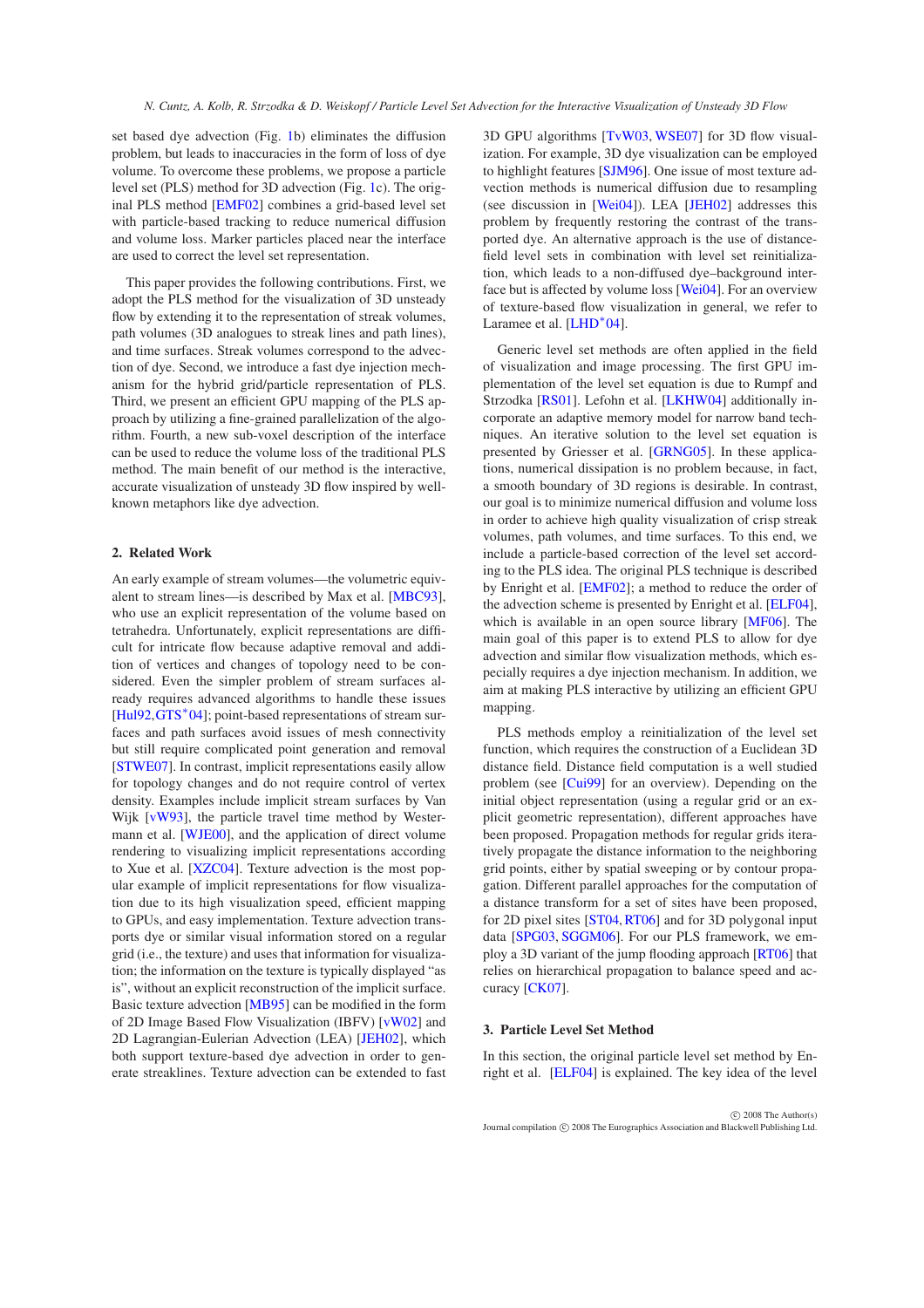set method is the representation of the lower dimensional interface *I* in a domain *D* by the iso-contour  $I(\phi) := \{x \in$  $D|\phi(x) = 0$  of the level set function  $\phi : D \to \mathbb{R}$ . The interface is moved by evolving φ within a velocity field. Typically, φ is initialized to be a signed distance field. However, after advection, this property might be lost, and φ needs to be reinitialized, i.e. the distance field is recomputed.

Enright et al. [\[ELF04\]](#page-7-19) use a fast first order accurate semi-Lagrangian method to evolve  $\phi$  in a grid. At first this leads to an accumulation of numerical diffusion, resulting in a considerable volume loss (see Fig. [6,](#page-6-0) middle). Their PLS method aims to prevent this by Lagrangian tracing of corrective particles placed nearby the interface  $I(\phi)$ . Positive particles are located in the  $\phi > 0$  region and negative particles in the  $\phi < 0$  region. Each particle is defined as a sphere around  $\mathbf{x}_p$  with radius  $r_p \in [r_{\min}, r_{\max}]$  touching the interface, thus  $r_p = s_p \phi(\mathbf{x}_p)$ , where  $s_p$  is the sign of the particle. The correction step involves the definition of a temporary level set function φ*p* around each particle:

<span id="page-2-1"></span>
$$
\phi_p(\mathbf{x}) = s_p(r_p - ||\mathbf{x} - \mathbf{x}_p||). \tag{1}
$$

After level set and particle advection, *escaped* particles, i.e. those that are further away than their radius on the wrong side of the interface, are used for the level set correction. Each escaped particle *p* contributes to the eight surrounding grid points through intermediate level set functions  $\phi^+$ and  $\phi$ <sup>-</sup> that are initialized to  $\phi$  and updated according to the formulas:

$$
\begin{aligned}\n\phi^+(x) &\leftarrow \max(\phi_p(x), \ \phi^+(x)), \\
\phi^-(x) &\leftarrow \min(\phi_p(x), \ \phi^-(x))\n\end{aligned} \tag{2}
$$

After processing all escaped particles, a new (corrected) φ is constructed according to the following operation and then reinitialized in order to restore a signed distance function.

$$
\phi(\mathbf{x}) = \begin{cases} \phi^+(\mathbf{x}) & \text{if } \|\phi^+(\mathbf{x})\| \le \|\phi^-(\mathbf{x})\| \\ \phi^-(\mathbf{x}) & \text{else} \end{cases}
$$
(3)

The PLS method is known to produce good results even when performing a first order semi-Lagrangian level set advection. The algorithm according to Enright et al. [\[ELF04\]](#page-7-19) is summarized below. Note that the level set correction is performed twice.

#### <span id="page-2-0"></span>**Algorithm 1** (PLS algorithm)

- 1. Definition of the interface location and velocity field
- 2. Initialization of the level set based on the interface
- 3. First order semi-Lagrangian level set advection
- 4. Second order Runge-Kutta particle advection
- 5. Correction of the level set function using the particles 6. Level set reinitialization
- 
- 7. Correction of the level set function using the particles
- 8. Particle reseeding
- 9. Go to 3

#### $\odot$  2008 The Author(s) Journal compilation  $\circled{c}$  2008 The Eurographics Association and Blackwell Publishing Ltd.

#### **4. Flow Volume Particle Level Sets**

The task of applying PLS to interactive flow visualization poses several challenges:

- Fast parallel algorithms are necessary for level set reinitialization, particle reseeding, and the interchange of data between grids and particles.
- There is a trade-off between speed and accuracy. Accuracy in the context of PLS means no volume loss, a smooth surface, and the preservation of surface features.
- Time surfaces, path, and streak volumes require different handling of the grid and the particle structure and thus have to be considerated separately.
- Streak volumes (i.e. dye advection) require special attention in order to synchronize the grid and the particle structure.

These tasks are addressed in the following sections. As our modifications remain in the spirit of the original PLS, we will refer to the steps in Alg. [1.](#page-2-0) We assume some familiarity with the use of graphics hardware. For an introduction to GPU programming, see [\[Buc05,](#page-7-27)[Har05\]](#page-7-28).

# **4.1. Data Structures**

The level set reinitialization algorithm used in our approach (Sec. [4.2\)](#page-3-0) produces a distance transform (DT). On the one hand, the use of a DT is motivated by our propagation-based reinitialization itself, on the other hand, the references stored in the DT can be used for a simple yet efficient particle reseeding (Sec. [4.4\)](#page-3-1) with sub-voxel accurate radii. These advantages compensate the higher memory consumption for storing the reference data.

<span id="page-2-2"></span>The DT  $dt(x) = (dt_d(x), dt_\delta(x))$  is stored in a grid. For each point **x**,  $dt_d$ (**x**) =  $\phi$ (**x**) is the signed distance and  $dt_\delta$ (**x**) is a reference to the nearest interface location. Note that in some stages of the algorithm, e.g. after the level set advection, the grid may not represent a precise or complete distance transform.

Internally, we represent **d**t as a tiled 4-component 2D float texture. We use frame buffer objects for render-to-texture functionality. Double buffering is used to separate input from output data in the data parallel GPU processing. The velocity field can be given in any form that allows arbitrary sampling, e.g. in a 3D texture. The particle system is held in a 2D float texture (preferably in 32-bit format), storing the position **x***p* and the radius *rp* of each particle *p*.

The data flow with the corresponding steps of Alg. [1](#page-2-0) is outlined in Fig. [2.](#page-3-2) In- and outgoing edges represent data input and output, respectively. The error correction (step 5) involves two passes and is split into two separate entities 5a and 5b. We omit the repeated particle correction (step 7) to improve performance with negligible loss of overall accuracy.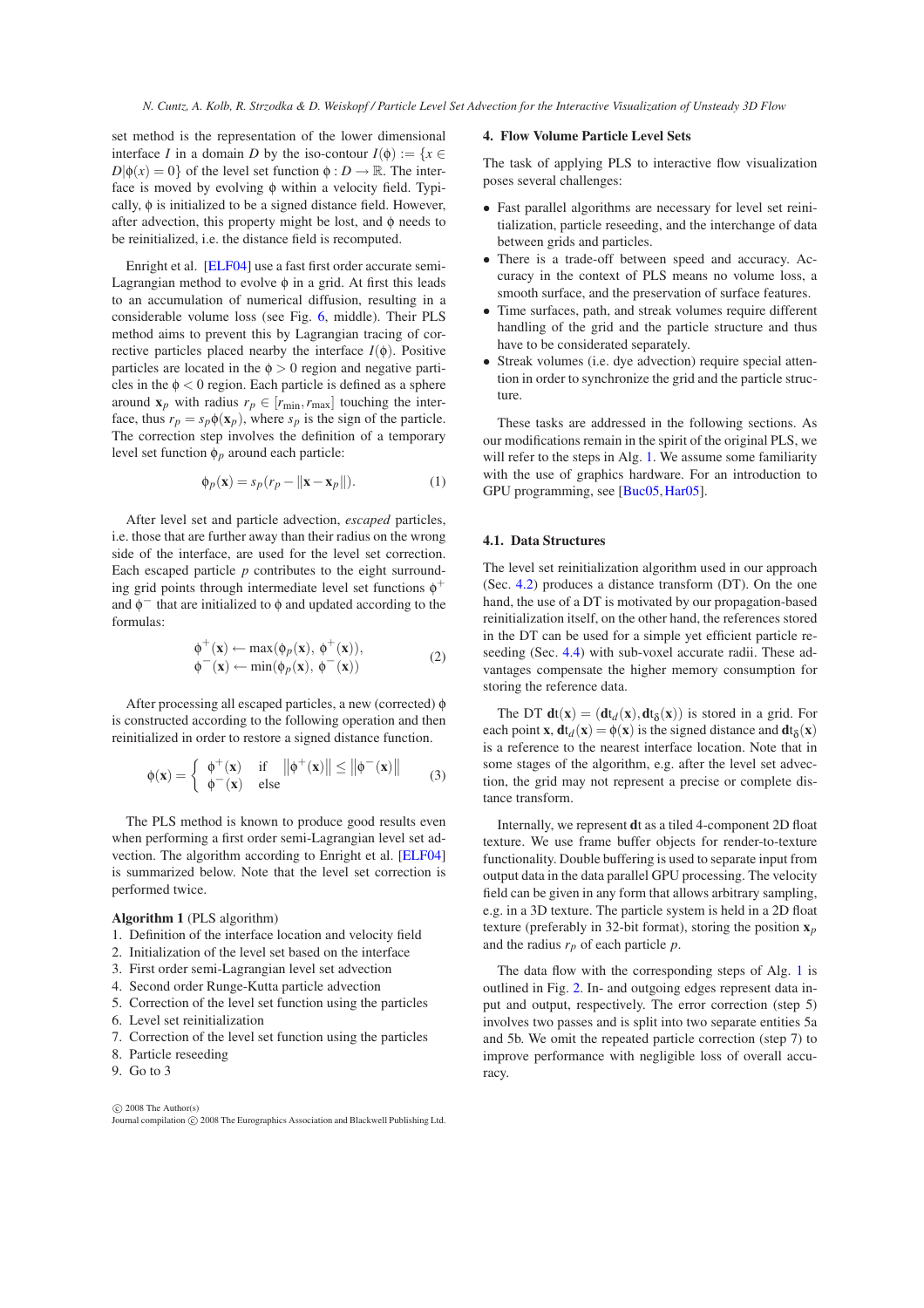

<span id="page-3-2"></span>**Figure 2:** *The data flow in the GPU-based PLS framework. The use of double buffering is marked by cyclic, blue arrows. Numbers indicate steps in Alg. [1.](#page-2-0) (Step* 7 *is omitted.)*

## <span id="page-3-0"></span>**4.2. Level Set Reinitialization**

Enright et al. [\[ELF04\]](#page-7-19) solve the problem of level set reinitialization (Alg. [1,](#page-2-0) steps 2 and 6) via the fast marching method [\[Set99\]](#page-7-29). There is no feasible way to do this on the GPU efficiently. Instead, we use a propagation method based on a DT, which is sufficiently fast for per-frame reinitialization.

Before reinitialization, **d**t contains only the interface, which is given by means of the grid-based classification (interior/exterior) or by a gray-level function (e.g. the advected  $dt_d$ , defining the interface on a sub-voxel level).

First, the interface needs to be identified, i.e. references are assigned to interface grid points. Those points are identified by searching neighbor points **x** and **y** with a different sign in the distance:  $sign(\mathbf{dt}_d(\mathbf{x})) \neq sign(\mathbf{dt}_d(\mathbf{y}))$ . This check is performed for each point **x** in a fragment program, where **y** is a point in a 6-neighborhood of **x** containing all direct non-diagonal neighbors. If one point **y** is found, the reference  $dt_{\delta}(\mathbf{x})$  is updated by moving along the gradient  $\hat{\mathbf{n}}$  at position **x**:

$$
\mathbf{dt}_{\delta}(\mathbf{x}) \leftarrow \mathbf{x} - \mathbf{dt}_{d}(\mathbf{x}) \cdot \hat{\mathbf{n}} \tag{4}
$$

The gradient is computed by central differences in the 6 neighborhood of **x**. The level set value  $dt_d(x)$  is set to the distance between **x** and  $dt_{\delta}(x)$ , multiplied by the sign previously stored at position **x**. The sub-voxel references in  $dt_{\delta}(\mathbf{x})$ can now be used for the reinitialization of  $dt(x)$ .

We do the reinitialization using the fast hierarchical algo-rithm proposed in [\[CK07\]](#page-7-26), which extends the jump flooding algorithm [\[RT06\]](#page-7-23). Reference propagation can be implemented as a fragment program, where  $dt(x)$  is updated by computing distances according to the reference points of neighboring grid points.

#### <span id="page-3-4"></span>**4.3. Particle Reseeding**

For an efficient PLS correction (Alg. [1,](#page-2-0) step 5), all particles should be located near the interface (see Sec. [3\)](#page-1-0). This, however, is difficult to achieve in parallel on the GPU, since one cannot iterate over the interface neighborhood and place particles accordingly. Moving the particles to the interface is not only necessary during the initialization in the beginning, but also occasionally during the execution of the algorithm, because more and more particles will drift away from the interface with time evolving. Frequent particle reseeding has the negative side effect that inaccuracies in  $dt_{\delta}$  are constantly transferred into the new set of particles, thus annihilating the advantage gained by the particle correction. According to [\[EMF02\]](#page-7-2), a reasonable trade-off is to reposition the particles every 20 time steps on average, e.g. to reposition 5 percent of all particles in each iteration.

Thanks to the level set representation as a DT, the interface location is known at any volume position. First, the initial location  $\mathbf{x}_p$  for each particle p is chosen randomly within  $[0,1]^3$ . Afterward, the particle is pushed towards the interface by following the reference and adding a random offset:

$$
\mathbf{x}_p \leftarrow \mathbf{dt}_{\delta}(\mathbf{x}_p) + \varepsilon \cdot \hat{\mathbf{v}}_{\text{rand}},
$$
 (5)

where  $\hat{\mathbf{v}}_{\text{rand}}$  is a normalized random vector pointing in an arbitrary direction and  $\varepsilon$  is a predefined small constant scalar value. This way, we produce inner and outer particles surrounding the interface. In our implementation, conforming with [\[ELF04\]](#page-7-19), we choose  $\varepsilon$  such as to place particles around the interface within a band that is a few grid cells wide. The random vector can be fetched from a texture with precomputed random values.

Pushing the particles towards the interface according to the above scheme can lead to sparsely populated regions, especially in areas with high curvature. In our experiments, this effect could always be sufficiently reduced by using a higher number of particles, as the surface represented by the level set is bound by the number of discrete grid points.

### <span id="page-3-1"></span>**4.4. Particle Radius**

During reseeding, the radius  $r_p$  of each particle  $p$  must be determined. Two methods for radius sampling have been tested. The first one samples the distance stored in  $dt_d(\mathbf{x}_p)$ by doing tri-linear interpolation. The other approach looks for the nearest reference in a neighborhood  $N$  consisting of 8 grid points around **x***p*:

<span id="page-3-3"></span>
$$
r_p \leftarrow s_p \cdot \min_{\mathbf{x}' \in \mathcal{N}(x_p)} \{ ||\mathbf{dt}_{\delta}(\mathbf{x}') - \mathbf{x}_p|| \},\tag{6}
$$

The sign  $s_p$  of the particle is determined by the sign  $dt_d$  for the corresponding grid point. Note that there is no obvious way to obtain the sign on a sub-voxel level as it is the case for the radius.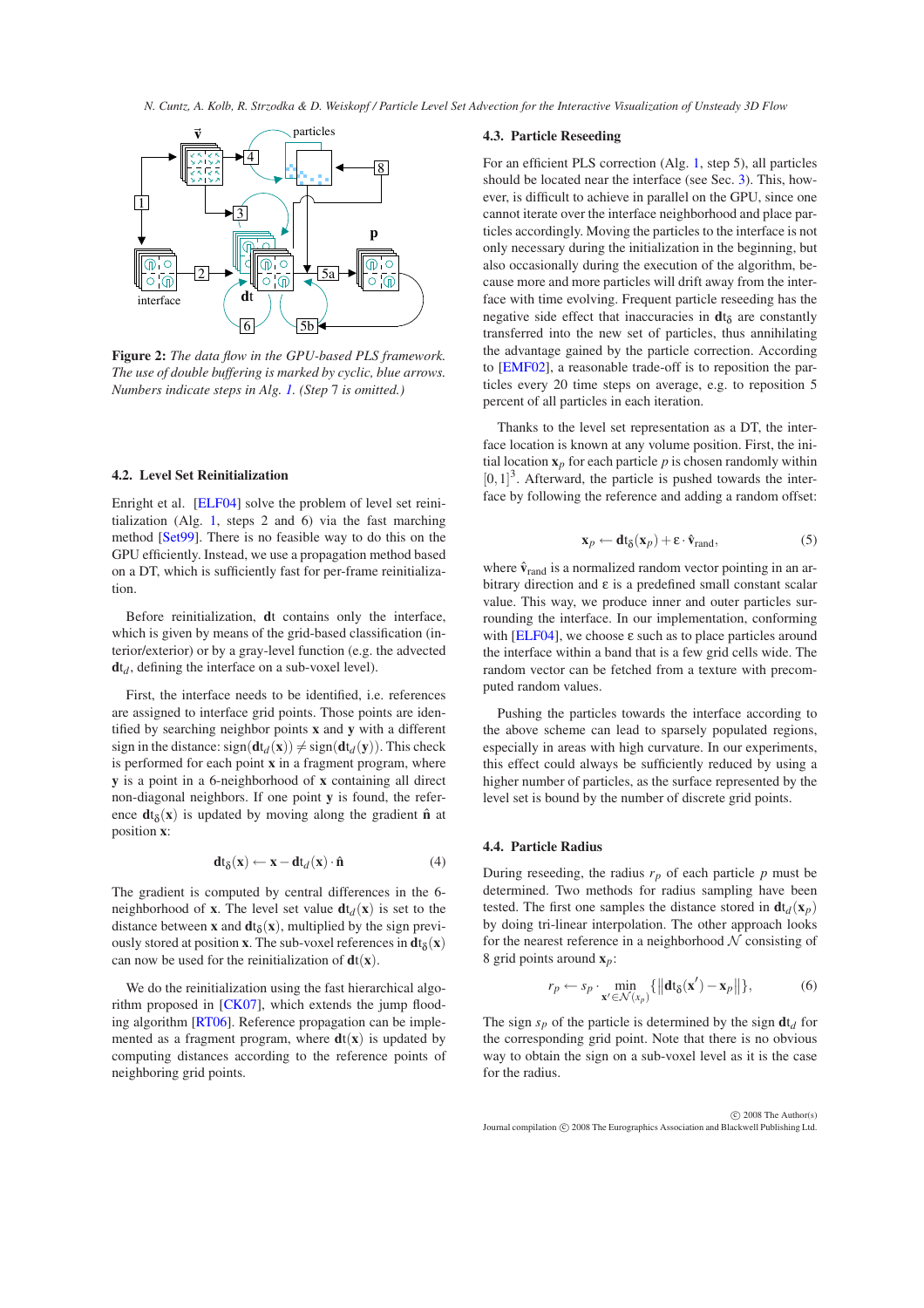Fig. [3](#page-4-0) (left) shows different results for both methods after 8 rotations involving 100 advection and reseeding steps. One can observe a much higher volume loss when interpolating the distance, while the nearest reference (Eq. [6\)](#page-3-3) leads to a more fluctuating, less smooth surface. With no particles at all, the volume completely disappears after 6 rotations due to numerical diffusion. In Fig. [3](#page-4-0) (middle and right), the grid points (red points) contain the length of the normals (red lines) to the interface (blue). In Fig. [3](#page-4-0) (2a, 2b), the distance at the particle position (black point) is computed with a bilinear interpolation of the cell distances. In case of a convex interface the resulting distance (green circle) is too small, because distances corresponding to very different normals are averaged. In Fig. [3](#page-4-0) (3a, 3b), the nearest of the reference points is taken (yellow points). Here, we also commit an error, as the selected reference point is not exactly the closest point on the interface to the particle (black point), but for highly convex interface parts, this is more accurate than the interpolation. For (almost) flat interface parts the interpolation is better because all normals point in (almost) the same direction.

In [\[ELF04\]](#page-7-19), the radii of the particles are reset after level set reinitialization while Mokberi and Faloutsos [\[MF06\]](#page-7-20) omit this step. The reason for this is similar to the explanation why particle reseeding after each frame should be avoided: as particle radii have to be reset with information stored in the level set, inaccuracies of the level set are propagated into the particle model. Thus, it is reasonable to wait until the next particle reseeding before the radii are updated, and we follow this approach.

### <span id="page-4-1"></span>**4.5. Level Set Advection and Particle Tracing**

Level set (LS) advection (Alg. [1,](#page-2-0) step 3) is easily ported to the GPU due to its parallel nature. New level set values  $dt_d$ are computed according to a semi-Lagrangian approach. For particle tracing (Alg. [1,](#page-2-0) step 4), the same time step is used in a second order accurate Runge-Kutta integration.

As particle tracing is an operation on all particles, this is a good opportunity for choosing the subset of particles that will correct the level set. Those particles are marked by changing the sign of the first component of the position **x***p*. As the volume is bounded by  $[0,1]^3$ , it is then easy to distinguish the position and the marker bit. In contrast to the original PLS approach (Sec. [3\)](#page-1-0), we refine the particle correction by involving more particles in the level set correction: a particle contributes if its radius is greater than its distance to the interface. Following this rule, fewer particles are necessary in order to produce satisfactory results in our examples.

# **4.6. Level Set Correction**

For level set correction (Alg. [1,](#page-2-0) step 5), we need a way to select particles marked as *escaped* and, based on this selection, to construct the intermediate level set functions  $\phi^+, \phi^-.$  To





<span id="page-4-0"></span>**Figure 3:** *Comparing particle radii using tri-linear distance interpolation and neighborhood-sampling the nearest reference point. Left: A notched sphere (1a) is rotated* 8 *times, with reseeding* 5 *percent of the particles in each step using interpolated radii (1b) and nearest reference (1c). Middle and right: Two (2D) cases where interpolation (2a and 2b) leads to a larger error than nearest reference (3a and 3b).*

reduce bandwidth requirements we do this differently than in the original formulation, postponing the combination with φ until the final update.

The construction of  $\phi^+$ ,  $\phi^-$  requires particle-to-grid coupling by scattering into the grid data structure. The key idea is to render a marker-geometry at the particle positions to trigger a computation for the 8 grid cells around the particle. In order to process all particles, the particle texture containing **x***p* and *rp* is copied into a Vertex Buffer Object. Then, all particles are sent through the graphics pipeline and a vertex program detects whether a particle *p* has escaped by checking the marker bit (see Sec. [4.5\)](#page-4-1). If the particle has not escaped, it does not contribute to the level set correction and is discarded by moving it outside of the volume.

Point scattering approaches are known to be rather timeconsuming, e.g. Kolb and Cuntz [\[KC05\]](#page-7-30) could handle only a few thousand particles at interactive rates, when using relatively large point sprites. After evaluating different types of marker-geometries, i.e. point sprites, quads, and individual points, we conclude that rendering four individual points into two subsequent slices of the grid turns out to be the most effective variant in our situation.

The intermediate level sets  $\phi^+$  and  $\phi^-$  given in Eq. [1](#page-2-1) are stored in a two-component grid  $\mathbf{p} = (\phi^+, -\phi^-)$ . The accumulation of particle contributions in **p** uses min-max blending. Initially, **p** is set to  $(-\infty, -\infty)$  for all grid cells. Storing −φ <sup>−</sup> instead of φ <sup>−</sup> allows a single pass update of **p** using maximum blending only.

A second pass rasterizes the complete level set, computing the corrected level set  $dt_{\delta}$  using **p** according to Eq. [3,](#page-2-2) including the postponed combination with φ.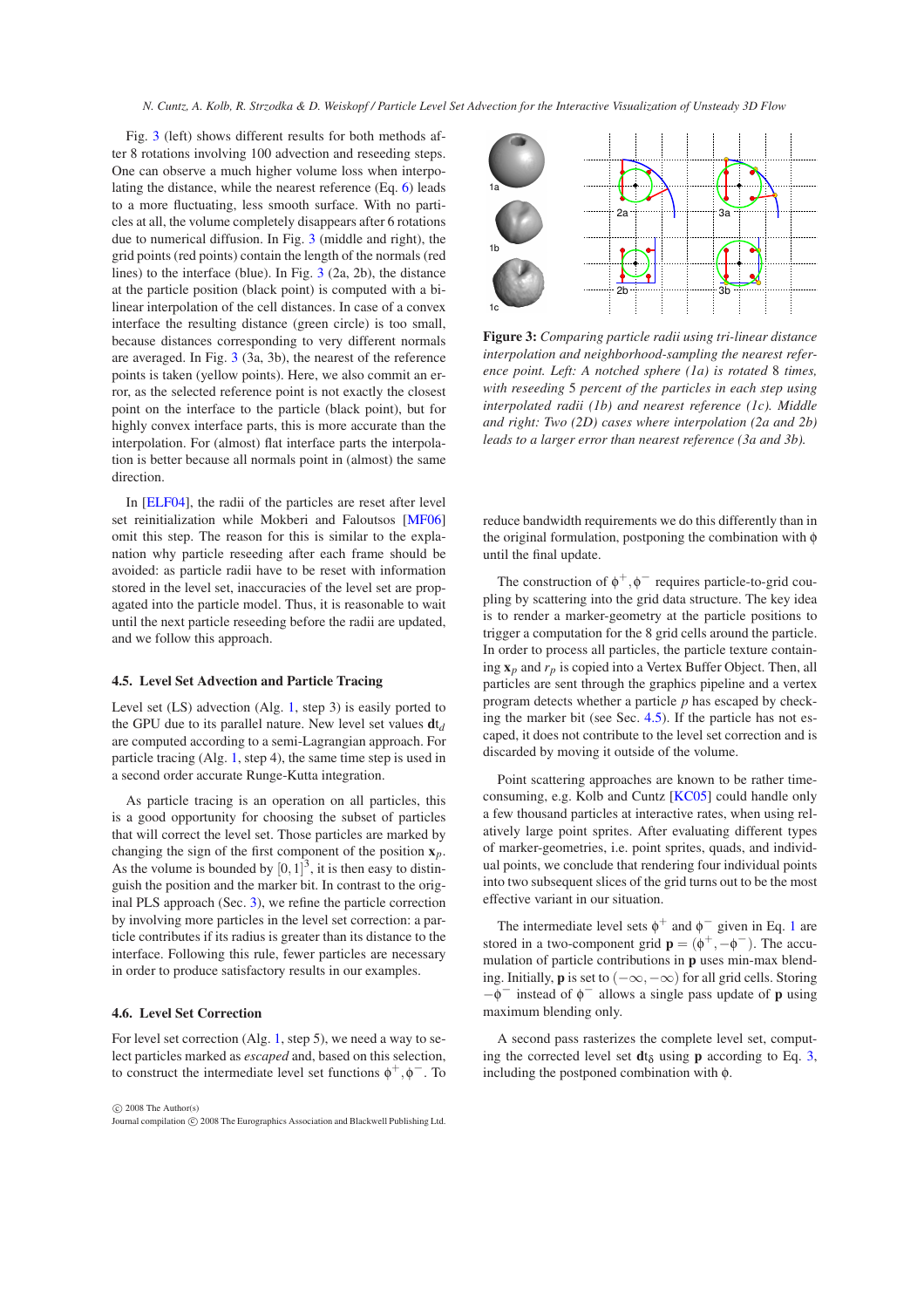

<span id="page-5-0"></span>**Figure 4:** *Left: A path volume is pushed into a tight band around a flow source. Due to numerical diffusion, the LS volume disappears . In contrast, PLS maintains the volume. Right: A difficult case where the streak volume reaches the injection volume. Both: The injection is marked in red.*

#### **4.7. Time Surfaces**

So far, the algorithm includes all steps required for the visualization of time surfaces, i.e. a bounded volume moving in a flow while possibly changing its topology.

## **4.8. Path Volumes**

Path volumes can be interpreted as the accumulation of the volume left behind by a time surface. This idea fits well into the presented PLS algorithm. We accumulate the path volume in an additional step after step 6 in Alg. [1](#page-2-0) into a separate grid dt<sup>acc</sup>. The accumulated grid is the result of a minimum operation on the distance component of the previous **d**t acc and of the current  $dt$ , taking the according reference  $dt_{\delta}$ . The result of this operation is a union of the negative distances, thus of the inner regions of both level sets. An example is given in Fig. [4.](#page-5-0)

# **4.9. Streak Volumes**

Streak volumes are produced by repeatedly injecting a vol- $\mathbf{u}$ me  $\mathbf{d} \mathbf{t}^{\text{inj}} = (\mathbf{d} \mathbf{t}_{d}^{\text{inj}}, \mathbf{d} \mathbf{t}_{\delta}^{\text{inj}})$  $\delta^{(m)}$  to the current level set. The injection **d**t inj is generated analytically using implicit geometries. The volume injection involves an update of both the grid and the particle representation of the level set.

The grid update is similar to path volume accumulation. A minimum of  $dt^{inj}$  and  $dt$  computes the union of both volumes after step 5 of Alg. [1.](#page-2-0) After step 6, the particle set is extended in order to cover the new interface added by the injection. Two methods have been tested: 1. explicitly adding new particles at the injection's interface or 2. relying on the standard particle reseeding. In both cases, the scheme presented in Sec. [4.3](#page-3-4) can be adapted by binding the appropriate DT texture. The second approach yields nearly as good results as the first one in our examples, despite the fact that the particle density near the injection is lower. The reason is that the injected volume is less susceptible to numerical diffusion because it is re-emitted in each frame.

Both injected particles and old particles can disturb the



<span id="page-5-1"></span>**Figure 5:** *Two cases (in 2D) where particles must be removed or reseeded when generating streak volumes ((a): injected particles, (b): old particles).*

PLS correction. In Fig. [5,](#page-5-1) those wrong particles are marked in red. The green circle stands for the injection volume, which partly overlaps the advected volume (blue circle) created in the last level set advection step.

Fig. [5a](#page-5-1) shows the situation when injecting new particles. Wrong particles are those with  $dt_d(\mathbf{x}_p) < r_p$ . They can be efficiently reseeded during the injection step by using the unified DT. Fig. [5b](#page-5-1) shows wrong particles coming from the last PLS step. They can be identified by checking  $\mathbf{d} \mathbf{t}_{d}^{\text{inj}}(\mathbf{x}_{p}) < r_{p}$ in a separate pass over all particles. The identified particles are either removed or reseeded. Removing them is cheaper and can be achieved by moving them out of the volume, However in some examples, too many particles might be lost in this approach.

Fig. [1](#page-0-0) and Fig. [8](#page-6-1) show examples of streak volumes. The right side of Fig. [4](#page-5-0) shows that our reseeding scheme even handles the difficult case where the streak volume reaches the injection area.

# **4.10. Rendering**

The volume renderer is based on a back-to-front slicing technique using view-aligned polygons. Only fragments within a small iso-value range  $[-\varepsilon, \varepsilon]$  around the interface are colored in a shader using Phong lighting. Applying alpha blending makes internal structures visible, which is important e.g. for complex flow volumes. This approach is similar to semi-transparent interval volume rendering [\[FMST96\]](#page-7-31). When using appropriate semi-transparent transfer functions, the visual results of rendering PLS resemble those of illustrative techniques that highlight 3D flow structure, such as [\[SJEG05\]](#page-7-32), which supports the spatial perception of flow volume boundaries.

### **5. Results**

In the following, our flow PLS is evaluated by presenting some examples as well as performance and volume preservation results. The hardware used for testing is a PC with an AMD Athlon 64 X2 Dual Core Processor 4200+ (2.21 GHz), 4 GB RAM with a GeForce 8800 GTS graphics chip. For evaluation, we took Zalesak's sphere (Fig. [6\)](#page-6-0), which is a 3D version of the disc used in [\[ELF04\]](#page-7-19). Our evaluation involves grids up to  $128<sup>3</sup>$  and max. 4 million particles due to limited GPU memory.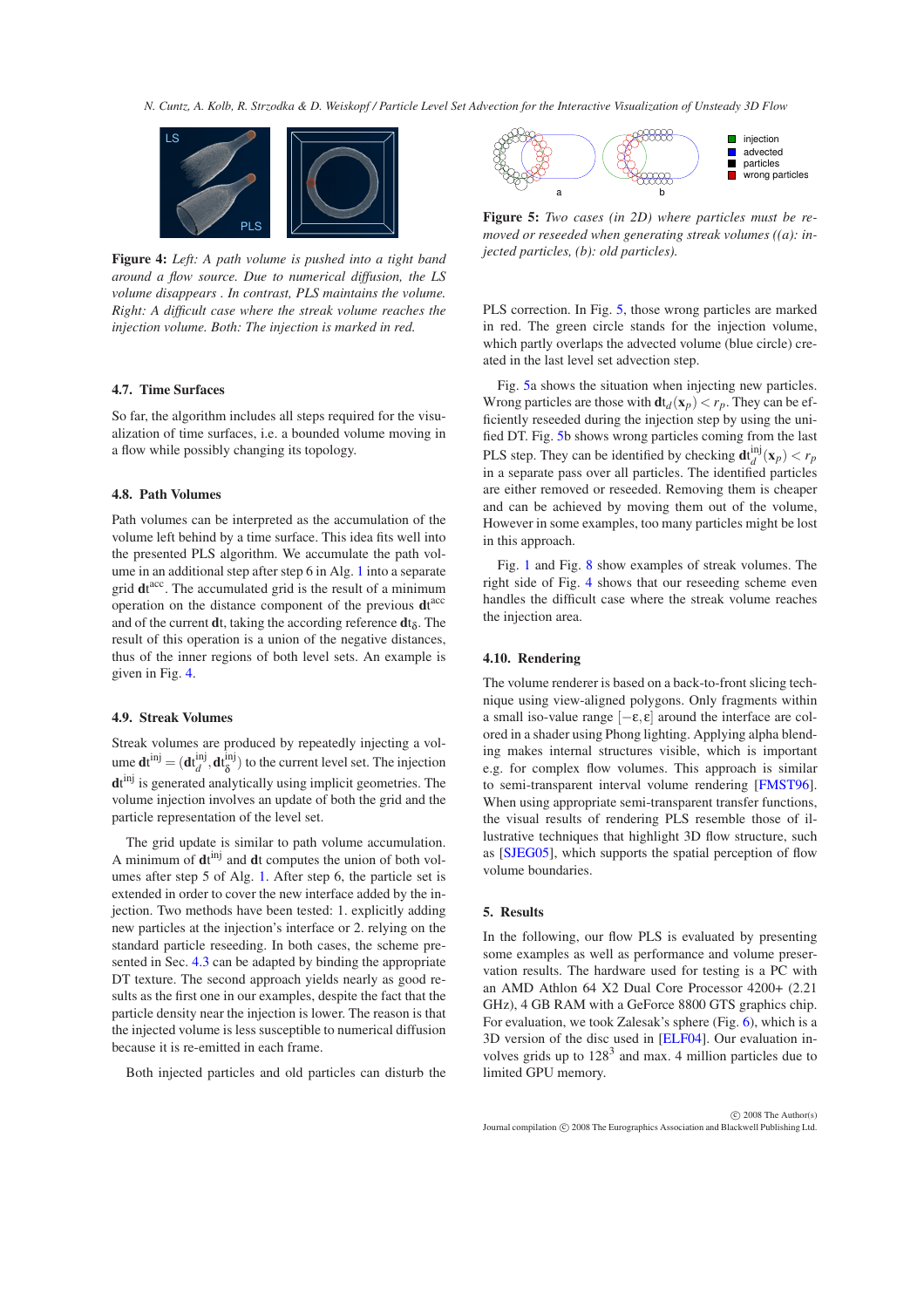

<span id="page-6-0"></span>**Figure 6:** *360*◦ *rotation of Zalesak's sphere (100 advec*tions): initial, LS, and PLS. 524,288 particles, 128<sup>3</sup> grid, *14.74 FPS.*



<span id="page-6-2"></span>**Figure 7:** *Comparison of traditional PLS (trad.) and our method (enh.) for Zalesak's sphere (same logarithmic scale for both) – 64*<sup>3</sup> *grid, no particle reseeding*

We compare our GPU method with the PLS library [\[MF06\]](#page-7-20) using exactly the same Zalesak's sphere (see Fig. [6\)](#page-6-0) and with equal parameters for both implementations. The test consists of 100 evolution steps in a vortex flow field to a total of 360◦ . Fig. [7](#page-6-2) shows the resulting frame-rate and relative volume loss as function of the number of particles. Following prior work (e.g. Enright et al. [\[ELF04\]](#page-7-19)), the resulting volume loss is measured by counting the number of interior grid points of the object.

Table [1](#page-6-3) lists the time consumption for all steps of our GPU-based algorithm separately for Zalesak's sphere. One can see that, depending on the resolution, the level set reinitialization and correction are the most time-consuming steps of the application. Due to the large size of the kernel used in the propagation method, the level set reinitialization is texture-fetch-bound. The additional reseeding for streak volumes is in the same range as general reseeding. Dye injection takes about 5 percent, dye reseeding about 2 percent of the time for the overall algorithm in the example shown in Fig. [1c](#page-0-0).

Fig. [8](#page-6-1) shows the results of a time surface and a streak volume in an unsteady flow representing a typhoon. The data set (courtesy of DKRZ Hamburg) is stored in 32 time steps as  $106 \times 53 \times 39$  textures. Both rows compare the pure LS and our PLS method, showing the advantage of PLS when using the same grid resolution.

The typhoon data set exhibits prominent swirling features,

 $\odot$  2008 The Author(s) Journal compilation  $\circled{c}$  2008 The Eurographics Association and Blackwell Publishing Ltd.



**Figure 8:** *Top row: Time surface after 190 evolutions. Starting geometry (1a), ground-truth using 128*<sup>3</sup> *LS (1b), 64*<sup>3</sup> *LS (1c), our enhanced 64*<sup>3</sup> *PLS (1d), 262,144 particles (FPS for 1b–1d: 10.6, 19.1, 16.5, time without rendering (in ms): 51.6, 11.1, 22.1). Second row: Streak volume after 275 advections, same parameters (FPS for 2b–2d: 12.5, 28.2, 22.1, time without rendering (in ms): 52.1, 10.1, 19.7). Both: The starting/injection shape is marked in red.*

<span id="page-6-3"></span><span id="page-6-1"></span>**Table 1:** *Run-time of the steps involved in the PLS algorithm. Object: Zalesak's sphere (see Fig. [6\)](#page-6-0), 262,144 particles. In each frame,* 5 *percent of the particles are reinitialized.*

| step                | grid / time (ms) | grid / time (ms) |
|---------------------|------------------|------------------|
| framework           | $64^3$ / 1.3     | $128^3$ / 1.3    |
| LS advection        | $64^3/0.15$      | $128^3 / 1.15$   |
| particle tracing    | $64^3 / 0.05$    | $128^3/0.25$     |
| LS reinitialization | $64^3$ / 5.83    | $128^3$ / 40.65  |
| LS correction       | $64^3/10.8$      | $128^3$ / 12.88  |
| particle reseeding  | $64^3/0.65$      | $128^3$ / 0.475  |

which can be depicted by both time surfaces and streak volumes. The latter are particularly useful because they resemble the well known dye advection metaphor from experimental flow visualization and they show the temporal evolution of the flow. Figure 8 demonstrates that the high quality and volume preservation of the PLS approach is critical for showing all details of the swirling features, whereas LS fails to depict those details.

# **6. Conclusions**

We have presented a modified and enhanced GPU-based PLS method for flow volumes. The presented method shows that surface evolution can be performed efficiently and accurately on the GPU. We achieve convincing performance and superior quality of results over both, CPU-based PLS methods and grid-only GPU-methods. Examples of accurate and interactive flow visualizations, including time surfaces, path volumes, and streak volumes, have been presented. Our evaluation involves both analytical flows as well as the typhoon data set as an example of a realistic unsteady flow.